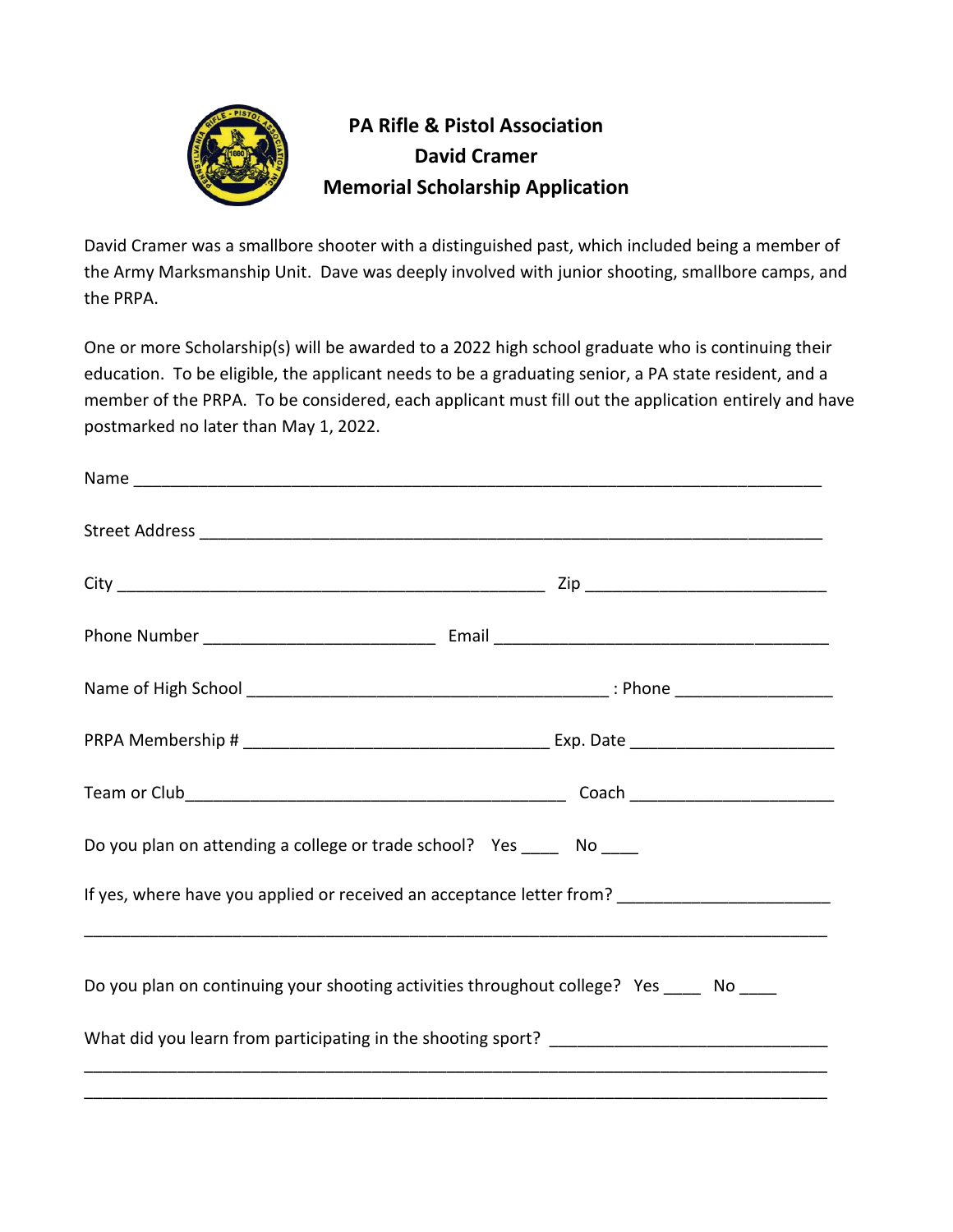What are your future educational and shooting goals and why should you be considered for this award. \_\_\_\_\_\_\_\_\_\_\_\_\_\_\_\_\_\_\_\_\_\_\_\_\_\_\_\_\_\_\_\_\_\_\_\_\_\_\_\_\_\_\_\_\_\_\_\_\_\_\_\_\_\_\_\_\_\_\_\_\_\_\_\_\_\_\_\_\_\_\_\_\_\_\_\_\_\_\_\_\_\_\_

\_\_\_\_\_\_\_\_\_\_\_\_\_\_\_\_\_\_\_\_\_\_\_\_\_\_\_\_\_\_\_\_\_\_\_\_\_\_\_\_\_\_\_\_\_\_\_\_\_\_\_\_\_\_\_\_\_\_\_\_\_\_\_\_\_\_\_\_\_\_\_\_\_\_\_\_\_\_\_\_\_\_\_ \_\_\_\_\_\_\_\_\_\_\_\_\_\_\_\_\_\_\_\_\_\_\_\_\_\_\_\_\_\_\_\_\_\_\_\_\_\_\_\_\_\_\_\_\_\_\_\_\_\_\_\_\_\_\_\_\_\_\_\_\_\_\_\_\_\_\_\_\_\_\_\_\_\_\_\_\_\_\_\_\_\_\_ \_\_\_\_\_\_\_\_\_\_\_\_\_\_\_\_\_\_\_\_\_\_\_\_\_\_\_\_\_\_\_\_\_\_\_\_\_\_\_\_\_\_\_\_\_\_\_\_\_\_\_\_\_\_\_\_\_\_\_\_\_\_\_\_\_\_\_\_\_\_\_\_\_\_\_\_\_\_\_\_\_\_\_ \_\_\_\_\_\_\_\_\_\_\_\_\_\_\_\_\_\_\_\_\_\_\_\_\_\_\_\_\_\_\_\_\_\_\_\_\_\_\_\_\_\_\_\_\_\_\_\_\_\_\_\_\_\_\_\_\_\_\_\_\_\_\_\_\_\_\_\_\_\_\_\_\_\_\_\_\_\_\_\_\_\_\_

Integrity, scholastic achievement, and willingness to assist at matches and other team functions are as important as the shooting skill. Please tell us about yourself with regards to these matters and what you have done to promote the shooting sports. USE ADDITIONAL PAPER IF NEEDED.

\_\_\_\_\_\_\_\_\_\_\_\_\_\_\_\_\_\_\_\_\_\_\_\_\_\_\_\_\_\_\_\_\_\_\_\_\_\_\_\_\_\_\_\_\_\_\_\_\_\_\_\_\_\_\_\_\_\_\_\_\_\_\_\_\_\_\_\_\_\_\_\_\_\_\_\_\_\_\_\_\_\_ \_\_\_\_\_\_\_\_\_\_\_\_\_\_\_\_\_\_\_\_\_\_\_\_\_\_\_\_\_\_\_\_\_\_\_\_\_\_\_\_\_\_\_\_\_\_\_\_\_\_\_\_\_\_\_\_\_\_\_\_\_\_\_\_\_\_\_\_\_\_\_\_\_\_\_\_\_\_\_\_\_\_ \_\_\_\_\_\_\_\_\_\_\_\_\_\_\_\_\_\_\_\_\_\_\_\_\_\_\_\_\_\_\_\_\_\_\_\_\_\_\_\_\_\_\_\_\_\_\_\_\_\_\_\_\_\_\_\_\_\_\_\_\_\_\_\_\_\_\_\_\_\_\_\_\_\_\_\_\_\_\_\_\_\_ \_\_\_\_\_\_\_\_\_\_\_\_\_\_\_\_\_\_\_\_\_\_\_\_\_\_\_\_\_\_\_\_\_\_\_\_\_\_\_\_\_\_\_\_\_\_\_\_\_\_\_\_\_\_\_\_\_\_\_\_\_\_\_\_\_\_\_\_\_\_\_\_\_\_\_\_\_\_\_\_\_\_ \_\_\_\_\_\_\_\_\_\_\_\_\_\_\_\_\_\_\_\_\_\_\_\_\_\_\_\_\_\_\_\_\_\_\_\_\_\_\_\_\_\_\_\_\_\_\_\_\_\_\_\_\_\_\_\_\_\_\_\_\_\_\_\_\_\_\_\_\_\_\_\_\_\_\_\_\_\_\_\_\_\_

\*\*Please have your coach or instructor write a letter of recommendation on your behalf.\*\*

Please list matches that you have attended over the last year. USE ADDITIONAL PAPER IF NEEDED.

| Date | Match (no scores) | Location | Discipline |
|------|-------------------|----------|------------|
|      |                   |          |            |
|      |                   |          |            |
|      |                   |          |            |
|      |                   |          |            |
|      |                   |          |            |
|      |                   |          |            |
|      |                   |          |            |
|      |                   |          |            |
|      |                   |          |            |
|      |                   |          |            |
|      |                   |          |            |
|      |                   |          |            |